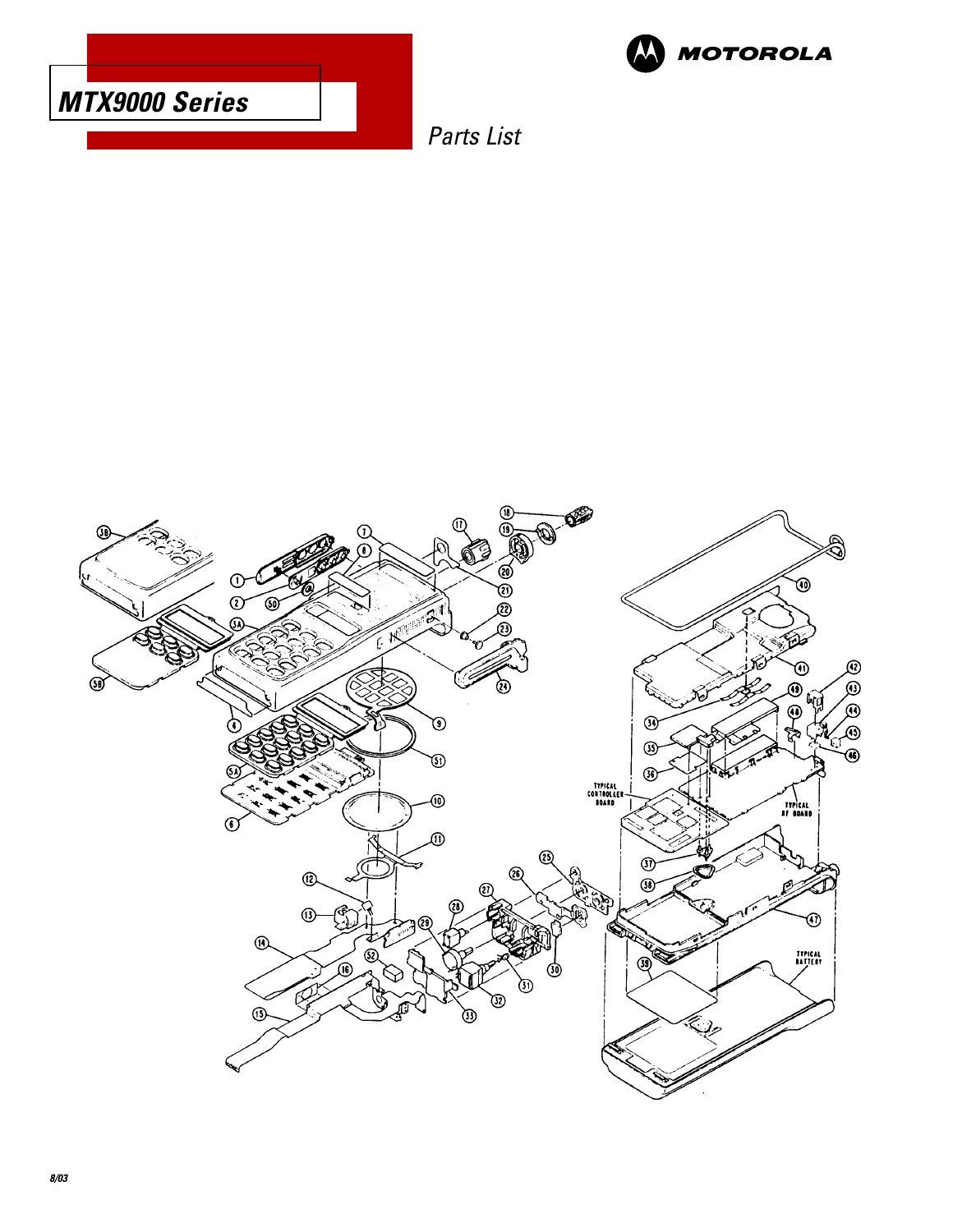

## Parts List

| PART NO.   | <b>DESCRIPTION</b>                            |
|------------|-----------------------------------------------|
| 4505896U02 | Lever, PTT                                    |
| 3205902U01 | Seal, PTT, and Actuator for S404,             |
|            | S405, S406, and S408                          |
| 1505637V04 | Cover, Front; Full Keypad                     |
| 1505637V05 | Cover, Front; Limited Keypad                  |
|            | Label, Agency Approval; not field replaceable |
| 7505870U01 | Keypad, 15-key                                |
| 7505870U02 | Keypad, 6-key                                 |
| 5105238U83 | Module, Display                               |
| 3305183R55 | Label, Motorola                               |
| 3305183R73 | Label, MTX9000                                |
| 3305535X02 | Felt, Speaker                                 |
| See Note 1 | Speaker (LS401) - not available               |
| 0705470V01 | Bracket, Speaker Retainer                     |
| See Note 1 | Microphone (MK401) - not available            |
| 1405330W02 | Boot, Microphone                              |
| 8405310W04 | FLEX, Front Cover/Display                     |
| 8405333W03 | FLEX, Controls                                |
| 3905517V01 | Popple, PTT (p/o S406)                        |
| 3605253V01 | Knob, On/Off/Volume                           |
| 3605636V01 | Knob, Frequency                               |
| 1305633V01 | Ring, Concentric; Escutcheon                  |
| 3605635V01 | Knob, Concentric Ring                         |
| 1305698V01 | Escutcheon, Control Top                       |
| 3205160W01 | Seal, Actuator; for S101                      |
| 2205159W01 | Pin, Actuator; for S101                       |
| 3205177Z01 | Seal, Control Top                             |
| 3905329W01 | Seal, Emergency Button                        |
| 2705877U01 | Housing, Switch                               |
| See Note 1 | Switch, Toggle (S402) - not available         |
| See Note 1 | Potentiometer/Switch, On/Off/Volume           |
|            | Control (R401/S403) - not available           |
|            |                                               |

| REF. |                   |                                                                     |  |
|------|-------------------|---------------------------------------------------------------------|--|
| NO.  | PART NO.          | <b>DESCRIPTION</b>                                                  |  |
| 30   | 3905329W01        | Popple, Emergency Button                                            |  |
| 31   | See Note 1        | LED (CR702A/CR702B) - not available                                 |  |
| 32   | See Note 1        | Switch, Frequency (S401) – not available                            |  |
| 33   | 1505632V01        | Cover, Switch Housing                                               |  |
| 34   |                   | Spring, PA; not field replaceable,<br>order front shield (item 41)  |  |
| 35   | 4205507X01        | Strain Relief                                                       |  |
| 36   | 8405247V01        | FLEX, Jumper                                                        |  |
| 37   | See Note 2        | Plug, Connector (P404) - not available                              |  |
| 38   | 3205820V01        | Seal, Connector Plug                                                |  |
| 39   |                   | Label, Rear; Information; not field<br>replaceable                  |  |
| 40   | 3205176Z01        | "O" Ring, Contoured/Seal, Antenna                                   |  |
| 41   | 2605891U02        | Shield, Front                                                       |  |
| 42   | 4005831W01        | Bracket, RF Switch                                                  |  |
| 43   |                   | Housing, RF Switch                                                  |  |
| 44   | 4105266V01        | Spring, RF Switch                                                   |  |
| 45   | 4405524V01        | Piston, RF Switch                                                   |  |
| 46   |                   | Circuit Board, RF Switch                                            |  |
| 47   | <b>1505892U06</b> | Chassis (Rear Cover)                                                |  |
| 48   | 3905838V01        | Contact. Antenna Shield Ground<br>(800 MHz and 900 MHz radios only) |  |
| 49   | 2605898U01        | Shield, PA (800 MHz and 900 MHz<br>radios only)                     |  |
| 50   | 0405717W01        | Washer, PTT Seal                                                    |  |
| 52   | 7505393N33        | Pad, Shock                                                          |  |
|      |                   |                                                                     |  |

#### **NOTES:**

- 1. Refer to electrical parts list (miscellaneous) for part number and complete description.
- 2. Refer to electrical parts list (transceiver board) for part number and complete description.

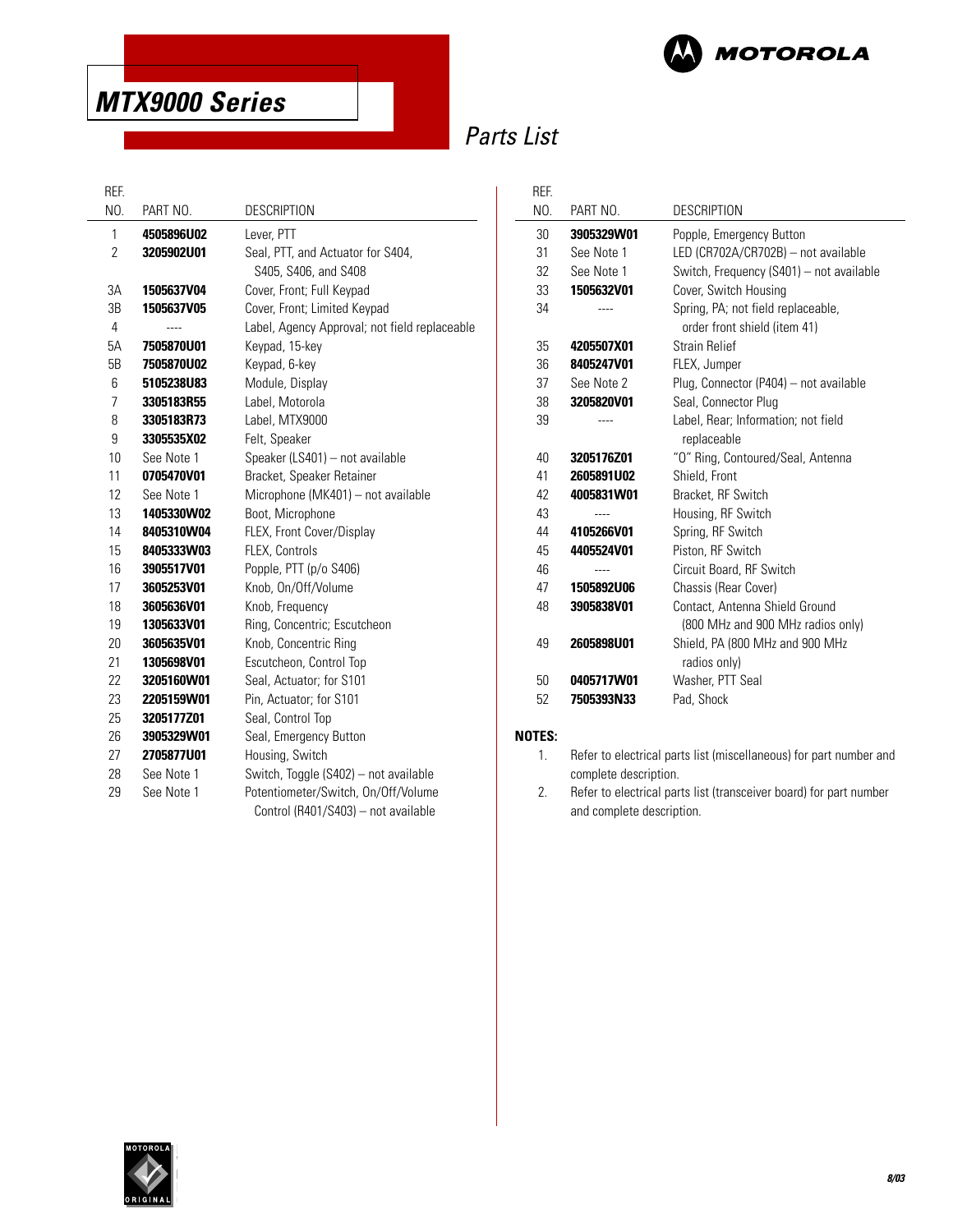



### **Chargers**

Single unit chargers are available in either desktop or compact styles for small system users. Multiple unit chargers can be wall or rack mounted and are ideal for multi-shift operations. All chargers are specifically designed to meet the requirements of batteries manufactured by Motorola. All chargers listed are rapid rate and will fully charge your battery in less than 3 hours.

#### **Single Unit Compact Bi-Chemistry Chargers – Rapid Rate**

The bi-chem charger has the power supply built into the line cord giving the user a smaller base unit for easier storage. It also utilizes an enhanced charging algorithm that will help maximize the life of your batteries. It will rapid rate charge both NiCd and NiMH batteries.

**RPX4747A** Compact Bi-Chem Charger, 110V

**RPX4748A** Compact Bi-Chem Charger, 230V Euro plug

**RPX4749A** Compact Bi-Chem Charger, 230V UK plug

### **Chargers**

### **Multiple Unit Charger (MUC)**

Multi-unit chargers offer six pockets that can be used to rapid charge 1 to 6 batteries simultaneously. The batteries can be charged with the radios or separately. They will rapid rate charge both NiCd and NiMH batteries.

**NTN1177D** Six-Pocket, rapid rate110V

**NTN1178D** Six-Pocket, rapid rate, 220V (supplied with 2 prong cord)

**NTN1179D** Six-Pocket, rapid rate, 240V (supplied with 3 flat prong cord)



### **MUC Accessories**

**NLN7967A** Wall Mount

### **Travel Charger**

**RLN4884A** Travel Charger kit includes a cigarette lighter adapter attached to a rapid charger and mounting bracket. Allows radio to be used while it is charging.



### **Travel Charger Mounting Bracket**

**0780384K84** Universal Mounting Bracket for Travel Charger. Includes screws and nylon cord.

### **Travel Charger AC Transformer**

Travel charger AC transformer adapts onto the cigarette lighter adapter cord to allow it to be plugged into an AC wall outlet for indoor use

**2580600E05** Transformer 120V (US)

**2580600E06** Transformer 230V (Euro)

**2580600E07** Transformer 230V (U.K.)

**2580600E08** Transformer 220V (Argentina)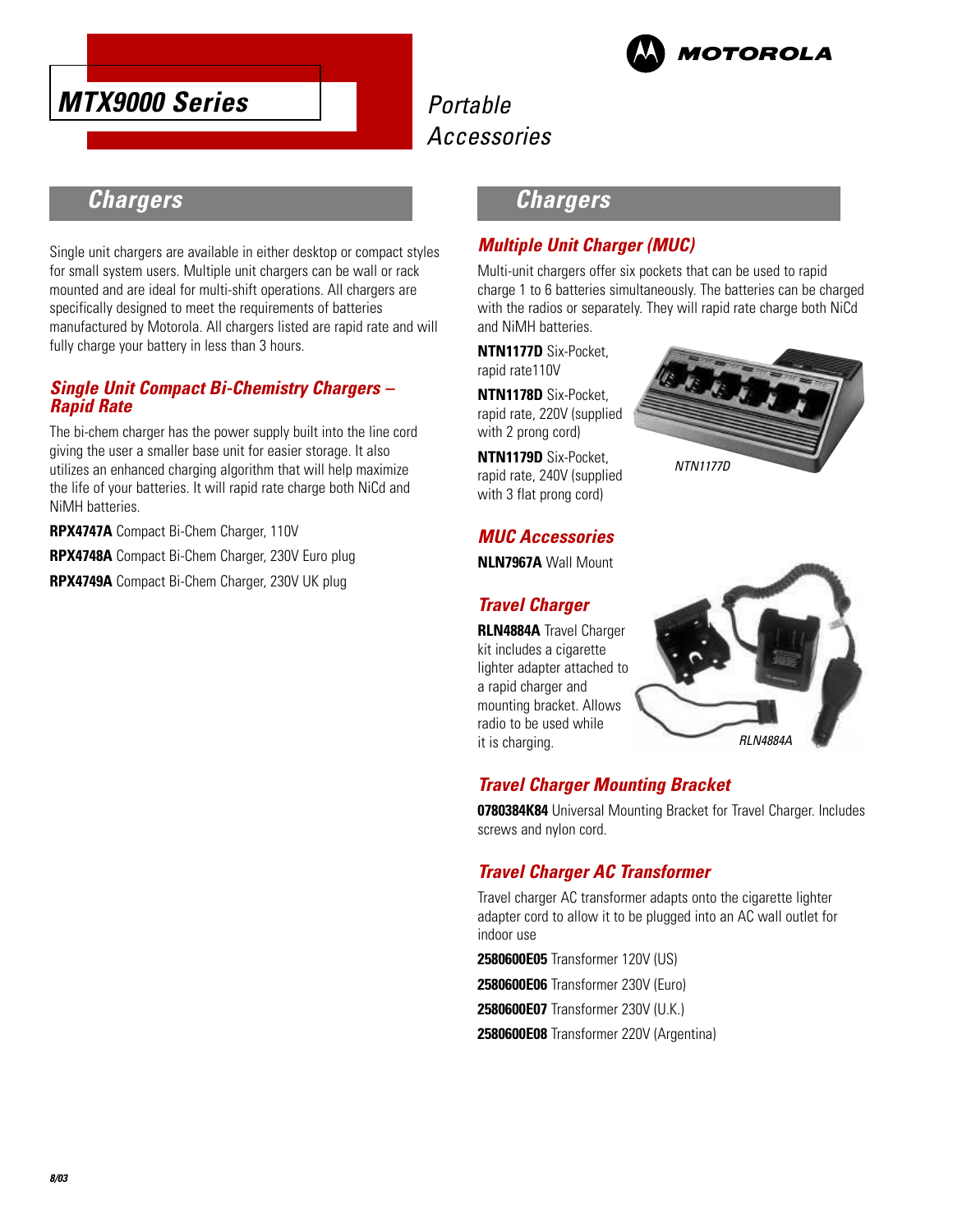

## Portable Accessories

### **Motorola Conditioning Charger (MCC)**

The MCC will help extend battery life and enhance battery operation. It will safely condition and charge your specified nickel cadmium (NiCd) and nickel metal hydride (NiMH) batteries in approximately an hour.

**WPLN4090BR** MCC Kit, 110V AC; includes both base unit and 7V adapter

**WPLN4091BR** MCC Kit, 220V AC; includes both base unit and 7V adapter

**WPPN4002BR** 110V AC Base Charge Unit Only (order adapter plate separately)

**WPPN4006AR** 220V AC Base Charge Unit Only (order adapter plate separately)

**WPPN4065BR** Multi-Unit Conditioning Charger Four Station Base 110V (order adapter plate separately)

**WPPN4004BR** 7 Volt Adapter Only

**3080384G15** Cigarette Lighter Adapter Cord; MCC multi-unit conditioning charger

**RLN4814A** Vehicular Mounting Bracket for single unit Motorola Conditioning Charger

**3080384M21** DC Hard wire cable for vehicular installation (included in RLN4814A)

### **Battery Maintenance System<sup>plus</sup> (BMS<sup></sup>)**

#### **Increase the useful life of your batteries.**

Using interchangeable battery adapters (sold separately), the BMS<sup>plus</sup> is capable of charging and discharging, analyzing, conditioning and cycle test on batteries; tracking battery voltage and capacity (mAh).

The BMSplus offers a 3 year warranty. Its easy-to-use design supports hundreds of 2-way, cellular, and camcorder batteries with printer port\* (Serial-RS-232C port – uses female 9-pin to male 25-pin cable).



WPLN4079BR

**WPLN4079BR** Six-Station, 110V AC, 50/60 Hz

**WPLN4080BR** Six-Station, 230V AC, 50/60 Hz

**WPPN4085AR** BMS Plus field upgrade kit for WPLN4079AR, WPLN4080AR and WPLN4081AR allows these units to support Li-ion battery chemistries

**NDN4005B** Three-Station 110V AC, 50/60 Hz

**NDN4006B** Three-Station 230V AC, 50/60 Hz



TDN9435C



**TDN9435C** Adapter Compatible with NiCd Batteries Only

**CDN6364A** Adapter Compatible with Both NiCd and NiMH Batteries



\*Compatible with the STAR Micronics SP200 series printers, available from any STAR Micronics distributor, and other printers with STAR emulation.

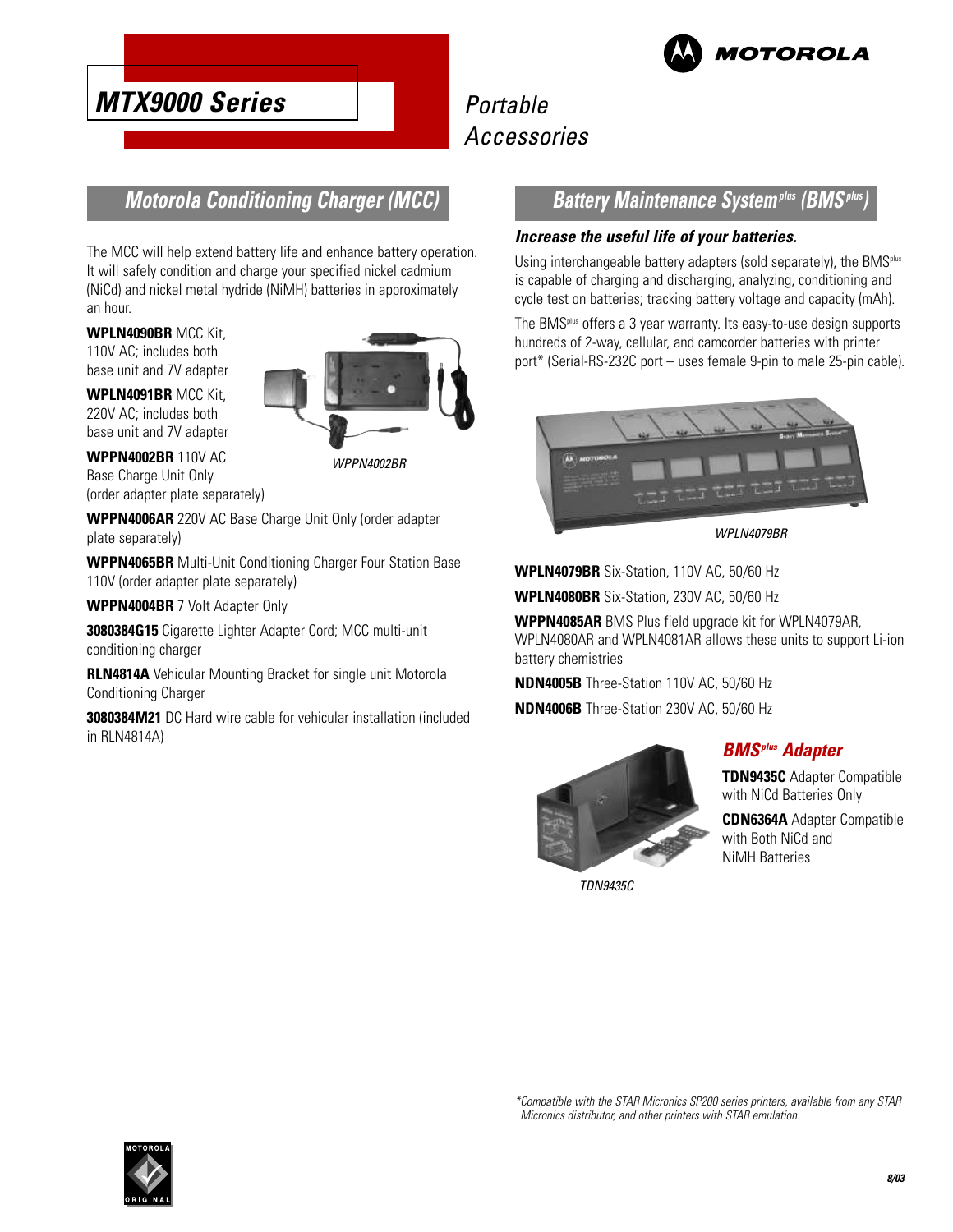



### **Battery Optimizing System II (BOS II)**



WPLN4124AR

No other battery analyzer matches the speed, accuracy, and versatility of the Battery Optimizing System II. Ideal for large fleet, public safety, and all other users who rely on their battery performance. Now with increased power, more sophisticated programming options, and easier to use navigation paths, optimizing your batteries was never easier. Key features include:

- Support for NiCd, NiMH, Li-ion, and SLA batteries
- 100 watt power supply and programmable from 100 mAH to 4 amps per station
- Interchangeable adapters accomodate all major brands
- Includes a variety of user programs and allows for customizable programming
- Proprietary recondition cycle restores NiCd and NiMH batteries
- Increased processing power and testing resolution including a three minute Quicktest that measures the batteries State of Health (SoH)
- Printer output for reports and labels
- Three year warranty

**WPLN4124AR** BOS II, Four-Station, 100-240V AC (US line cord) **WPLN4125AR** BOS II, Four-Station, 100-240V AC (UK/Euro line cords)

### **BOS II Adapter**

**RL-72403** Standard Adapter

### **impres™ Smart Energy System**



The impres smart energy system ensures maximum talk-time and optimized battery cycle life through the use of its advanced charging algorithm and automatic reconditioning features. The smart energy system reconditions impres batteries when they need it, automatically, keeping them in peak condition. It's advanced conditioning

WPLN4111AR

features allow batteries to be safely left on the charger for extended periods of time without incurring the damaging heat build-up which can rob batteries of cycle life. In addition, batteries left on the charger are kept fully charged so they are always ready when you need them. The impres system reconditions batteries when they need it based on their usage pattern. Talk time and cycle life are optimized and the need for manual maintenance programs reduced or eliminated. This rapid-rate tri-chemistry charging system will also charge existing legacy batteries and supports multiple radio platforms including Saber, XTS, and HT1000 series portables.

**WPLN4111AR** impres single unit charger **WPLN4108BR** impres multi unit charger

#### **impres™ Multi-Unit Charger with Display Modules**

The impres Multi-Unit Charger with Charger Display Modules has a two-line LCD screen for each of its six charger pockets that provides users with a host of valuable battery information. When a calibrated impres battery is inserted into a pocket, it provides the current battery mAh and percent of rated capacity which allows the user to immediately know the status of the battery without having to charge and discharge the battery. Additionally, the unit displays the remaining charge time which lets the user know when the impres battery will be ready for use. Additional information displayed

includes: battery serial and part number information, battery chemistry, voltage and charge status including the version of the charger and display modules.

**WPLN4130AR** Multi-Unit Charger with Display Modules

**RLN5382A** Charger Display Module for impres multi-unit charger version 1.3 or later



**RLN5591A** Charger Display Module for impres multi-unit charger version 1.2 or earlier. (Requires unit to be sent to the Rockford Service Center – instruction sheet provided)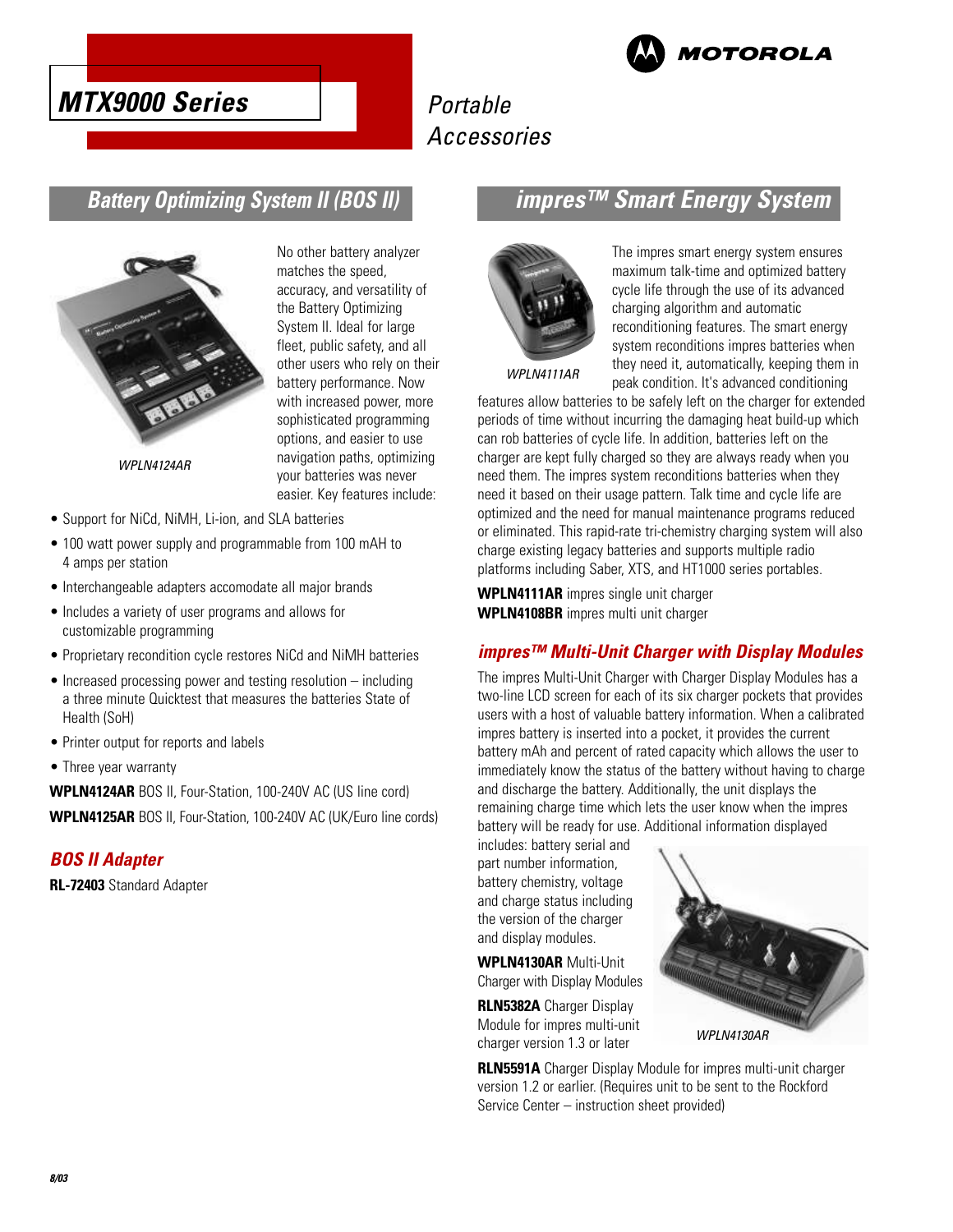

## Portable Accessories

### **impres™ Smart Energy System**

#### **impres™ Bundle Packs**

Provide significant savings on the impres products by bundling a charger and batteries together as a smart energy system package.

**RLN5265A** impresTM single unit charger with two HNN9029AR batteries

**RLN5266A** impresTM single unit charger with two HNN9028AR batteries

**RLN5439B** impresTM multi unit charger with six HNN9029AR batteries

**RLN5440B** impresTM multi unit charger with six HNN9028AR batteries

### **Vehicular Charger**

This 12V DC charger is ideal for mobile customers; it charges portable radio NiCd batteries in rapid charge mode (in less than 3 hours) until full charge is obtained and then switches to trickle charge mode. A microprocessor controls the charge rate. This durable unit comes with a metal mounting bracket and is PAC-RT compatible.

**TDN9816A** Vehicular Charger



### **Carrying Accessories**

### **Carrying Cases**

A variety of carrying accessories are available for your comfort and convenience. The carrying cases are available in sizes designed to fit your radio & battery and permit audio to be heard clearly.

### **Standard Belt Loop Carrying Cases**



**NTN7238A** Leather Carry Case with Belt Loop and T-Strap for use with high capacity battery

**NTN7239A** Leather Carry Case with Belt Loop and T-Strap for use with ultra-high capacity battery

**NDN4018B** DTMF Leather Carry Case with Belt Loop for use with high and ultra-high capacity batteries

**NTN7247A** Nylon Carry Case with Belt Loop and Strap for use with high and ultrahigh capacity batteries

NTN7247A

### **High Activity Swivel Carrying Cases**

The following carrying cases have a high activity swivel "D" button and belt loop. To remove case from belt loop, rotate case 180 degrees and slide case upward, out of the holder. Case stays on belt more securely in high activity applications versus standard swivel cases while allowing the radio to swing freely with body movements.

**NTN8035B** Leather Carry Case with 2.5˝ High Activity Swivel Belt Loop and T-Strap for use with high capacity battery

**NTN8037B** Leather Carry Case with 3.0˝ High Activity Swivel Belt Loop and T-Strap for use with high capacity battery

**NTN8036B** Leather Carry Case with 2.5˝ High Activity Swivel Belt Loop and T-Strap for use with ultra-high capacity battery



NTN8036B

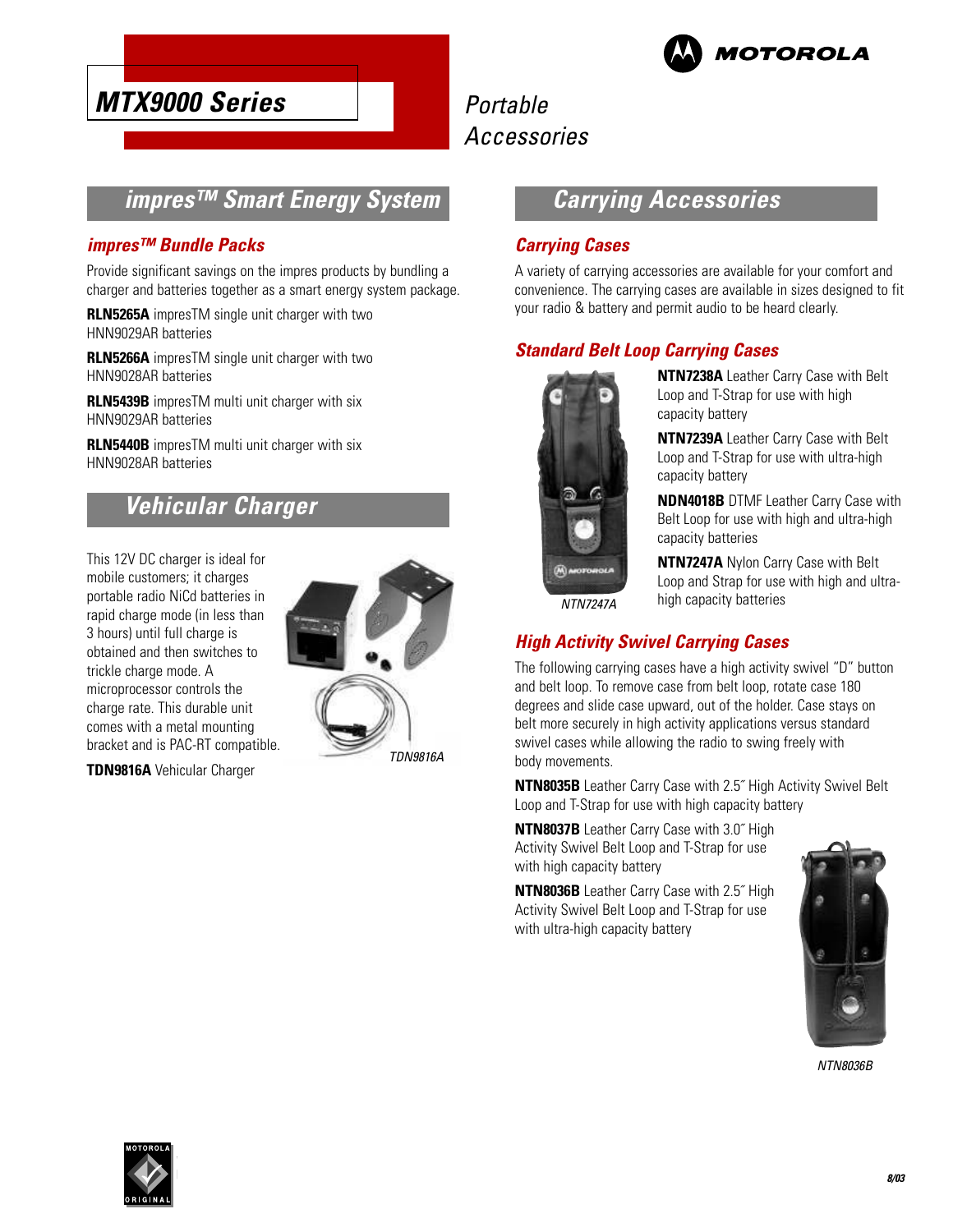



### **Carrying Accessories**



**NTN8038B** Leather Carry Case with 3.0˝ High Activity Swivel Belt Loop and T-Strap for use with ultra-high capacity battery

**NDN4017B** DTMF Leather Carry Case with 3.0˝ High Activity Swivel Belt Loop and Antenna Strap for use with high and ultra-high capacity battery

NTN8038A

### **T-Strap**

**NTN7782A** T-Strap for leather Carry Cases **NTN7376A** T-Strap for nylon carry cases

### **Belt Clips**

**4205638V07** 3˝ Belt clip **4205638V09** 2.5˝ Belt clip

### **Belt Loops**

**NTN8039B** 2.5˝ High Activity Swivel Belt Loop **NTN8040B** 3.0˝ High Activity Swivel Belt Loop **NTN1534A** High-activity "D" button and 2.5˝ belt loop **NTN1535A** High-activity "D" button and 3.0˝ belt loop **NTN8063A** "D" Button, High-activity

**Belt**



4200865599

**Carrying Strap**

**NTN5243A** Shoulder Carry Strap, allows easy carrying of radio in a case when not wearing a belt

### **Waterproof Bag**

**HLN9985B** Waterproof bag includes large carrying strap



**4200865599** 1.75˝ Wide Black Belt

NTN5243A

### **Carrying Accessories**

#### **Swiveller**

**TDN9684A** Swiveller, includes clip button, holster and belt

#### **Swiveller Replacement Accessories**

**TDN9690A** Clip button, mounts on battery

**TDN9688A** Holster, compatible with all buttons

**TDN9687A** Belt, 2˝ nylon





### **Portable Radio Hanger**

The portable radio hanger slides over and hangs from the door panel in a vehicle. The radio's belt clip slides onto the portable hanger allowing convenient, easy mounting. Two sizes are available to fit door panels.

**TDN9327A** Portable Radio Hanger for door panels up to 2.75˝

**TDN9373A** Portable Radio Hanger for door panels up to 3.25˝



### **Universal Holders**

**RLN4943A** Universal holder with gooseneck bracket

**RLN4944A** Wheelchair quick release assembly

**RLN4945A** Universal holder with gooseneck bracket and wheelchair quick release assembly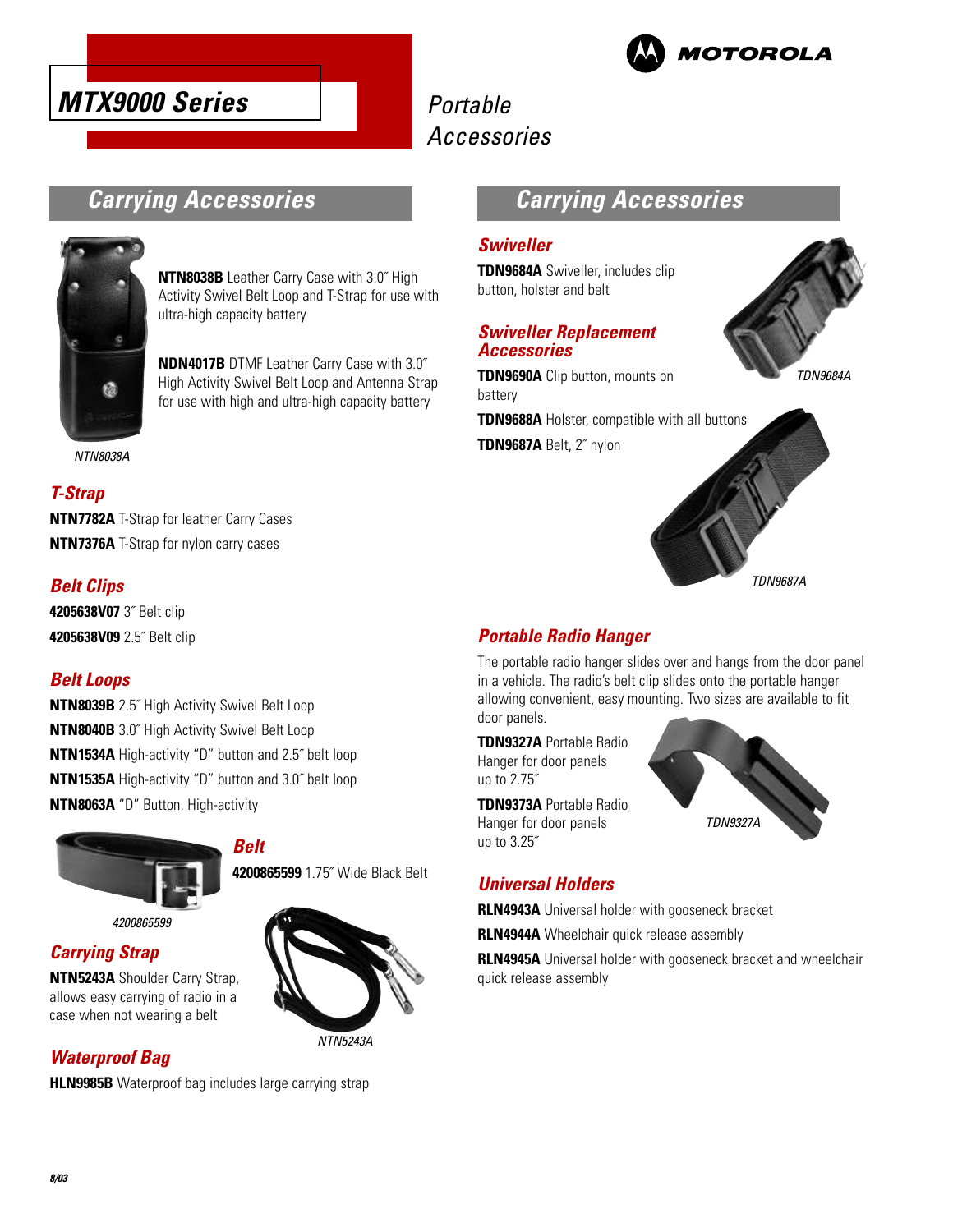



### **Carrying Accessories**

### **Chest Pack**

Carry the radio mounted on chest with adjustable straps over shoulders and around waist.

**HLN6602A** Universal Chest Pack with Radio Holder, Pen Holder, and Velcro Secured Pouch

**1505596Z02** Replacement Strap for HLN6602A



HLN6602A

### **Break-A-Way Chest Pack**

All of the same features as the original chest pack (HLN6602A) plus break-away tabs that allow the entire pack to be pulled off with approximately 10 lbs. of pressure. Perfect for railroads, manufacturing locations, construction sites and anywhere safety is a concern.

**RLN4570A** Break-A-Way Chest Pack



RLN4570A



### **RadioPAK™**

**RLN4815A** Universal RadioPAK™ with Radio Holder. Worn around waist with adjustable belt. Includes attached 6˝ by 8˝ zippered pouch for other job necessities.

**4280384F89** Universal RadioPAK™ belt lengthener; fits waists larger than 40˝

### **Audio Accessories**



#### **Remote Speaker Microphones (RSM)**

Allows you to talk and listen without removing the radio from the belt case or charger. Ideal for high noise level environments. These water resistant microphones include coil cord, 3.5mm earjack, swivel clothing clip and quick disconnect latch.

**\*NMN6191C** Noise Cancelling Remote

#### **\*NMN6193B**

Remote Speaker Microphone

NMN6193B

**0104010J46** Replacement Coil Cord Cable Assembly for Remote Speaker Microphones

Speaker Microphone

**RLN5002A** MicJacket Kit; compatible with NMN6191 and NMN6193 remote speaker microphones

### **Public Safety Speaker Microphones (PSM)**

Public Safety Speaker Microphones include straight cord assembly, 3.5mm earjack, swivel clothing clip, quick disconnect latch, antenna connector, and receiver, audio high/low volume push button. Antenna must be ordered separately. Use radio antennas on page 333.

**\*NMN6228C** 30˝ Noise-Cancelling Public Safety Speaker/Microphone, straight cord

**\*NMN6243B** 18˝ Noise-Cancelling Public Safety Speaker/Microphone, straight cord

**\*NMN6244B** 24˝ Noise-Cancelling Public Safety Speaker/Microphone, straight cord

**0104004J29** 30˝ Public Safety Microphone Cable

**0104004J46** 18˝ Public Safety Microphone Cable

**0104004J47** 24˝ Public Safety Microphone Cable

**REX4410C** PTT Paddle Replacement Lit for Remote and Public Safety **Microphones** 

**RLN5004A** MicJacket Kit; compatible with NMN6228, NMN6243 and NMN6244 remote speaker microphones

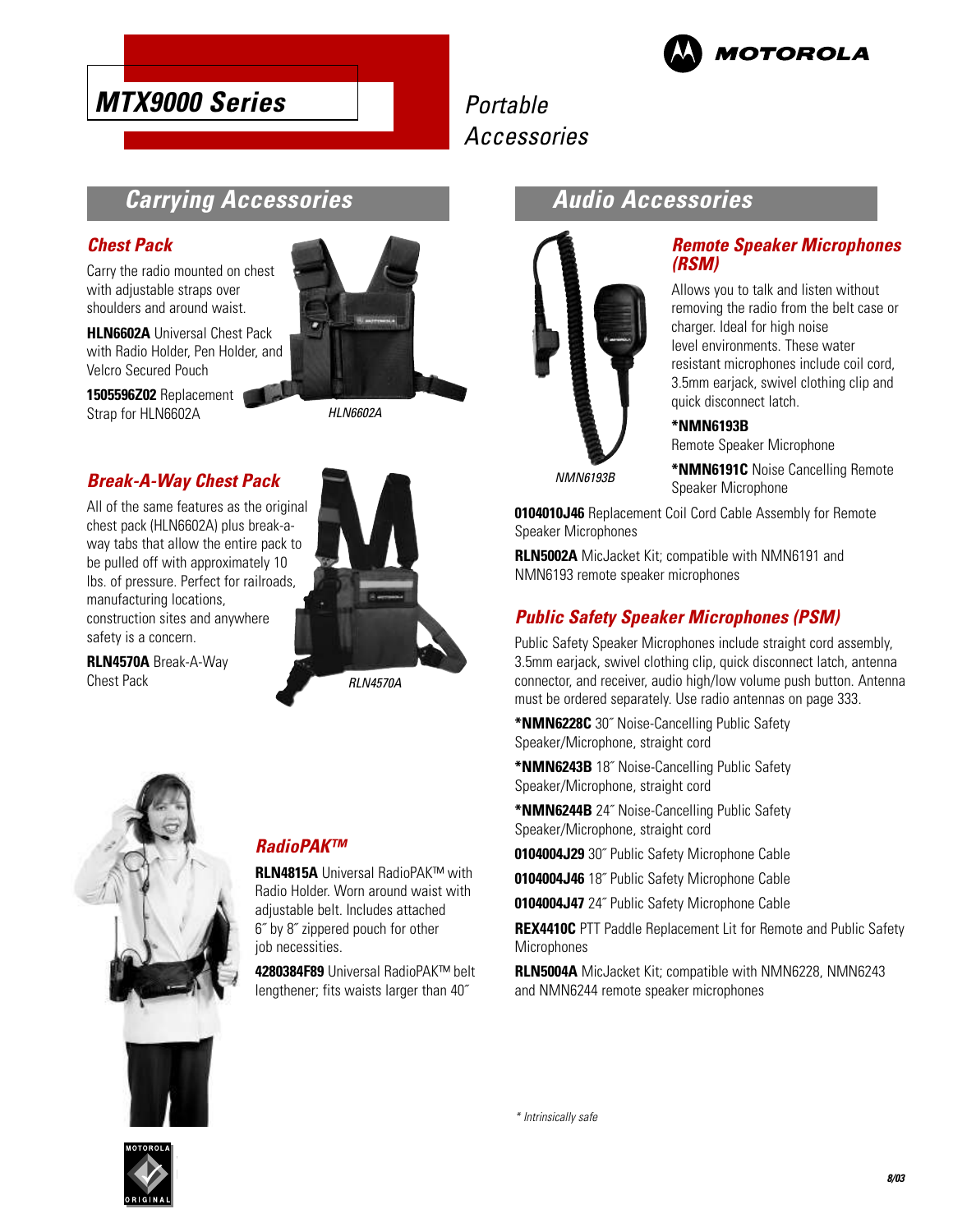



### **Audio Accessories**

#### **RSM Accessories**

### **Epaulet Strap**

Black leather epaulet strap secures remote speaker microphone to epaulet straps on shirt or jacket and accommodates back clip in leather cutouts. Snap closure secures remote speaker microphone cord to allow



**RI N4294A** 

reliable communications in hostile environments.

**RLN4294A** Epaulet Strap, Velcro **RLN4295A** Epaulet Strap, small clip



### **Audio Accessories for the RSM**

Plugged into the 3.5mm earjack on the RSM audio adapter, these audio accessories will mute the speaker on the RSM allowing the user to discretely hear all incoming messages. Ideal for noisy environments. The following audio accessories can also be plugged directly into the radio with the BDN6676D audio adapter.

**BDN6781A** Pellet Style Earpiece

**BDN6719A** Flexible Ear Receiver

### **Headsets for the RSM and PSM**

**RMN4056B** Receive-Only Dual Muff Headband Style Headset; provides 24dB of noise reduction; for use with all Remote and Public Safety Microphones with a 3.5mm threaded jack (can be plugged directly into radio with BDN6676D adapter)

**RMN4057B** Receive-Only Hardhat Mount mounts easily to hardhats with slots and provides 22dB of noise reduction; for use with all Remote and Public Safety Microphones with a 3.5mm threaded jack (can be plugged directly into radio with BDN6676D adapter)

**RLN4923A** Replacement Earseals for RMN4056A and RMN4057A



### **Audio Accessories**

### **CommPort: Integrated Microphone/Receiver System**

CommPort system contains a miniature microphone and receiver, and connects to your two-way radio, making it possible to hear and speak under the most adverse conditions.

**\*NTN1624A** Integrated Ear Microphone/Receiver System w/Palm PTT (includes BDN6676D 3.5mm Jack Adapter)

 $-0000000$ 

2000. 2000

 $\begin{picture}(150,10) \put(0,0){\line(1,0){100}} \put(15,0){\line(1,0){100}} \put(15,0){\line(1,0){100}} \put(15,0){\line(1,0){100}} \put(15,0){\line(1,0){100}} \put(15,0){\line(1,0){100}} \put(15,0){\line(1,0){100}} \put(15,0){\line(1,0){100}} \put(15,0){\line(1,0){100}} \put(15,0){\line(1,0){100}} \put(15,0){\line(1,0){100}}$ 



#### **\*NTN1625A** Integrated Ear

Microphone/Receiver System with PTT on radio adapter (includes BDN6676D 3.5mm Jack Adapter)

#### **\*NTN1663A** Integrated Ear

Microphone/Receiver System with Ring PTT (includes BDN6676 3.5mm Jack Adapter)

NTN1625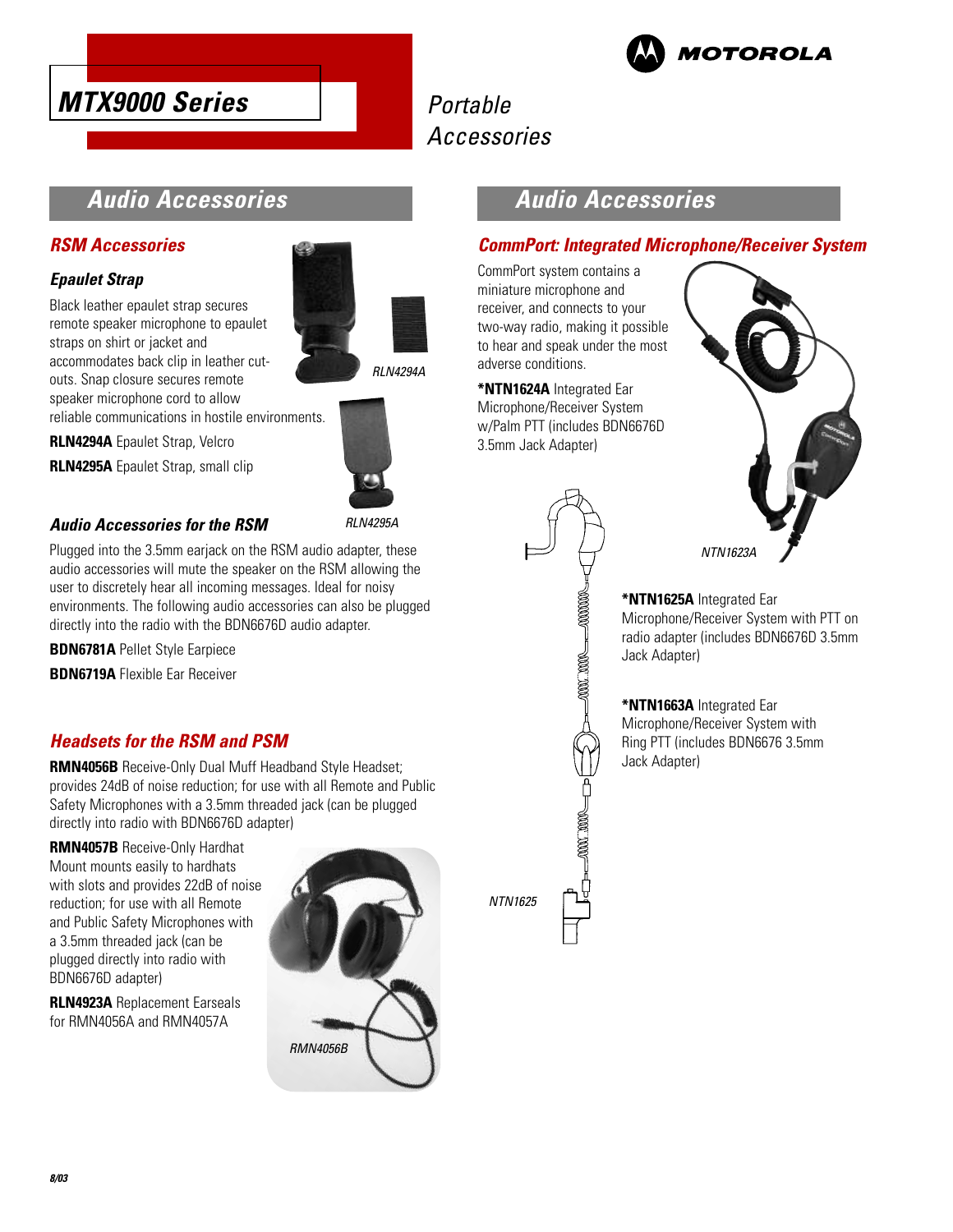

## Portable Accessories

### **Audio Accessories**

**NNTN4186A** CommPort(TM) Integrated Microphone/Receiver with Body PTT

**NTN1736A** CommPort integrated microphone/receiver with snap on side PTT

**NNTN4188A** Replacement Remote Push-to-Talk Body Switch

**NKN6510A** Replacement Cable for NTN1624

**NKN6508A** Replacement Cable for NTN1625

**NKN6512A** Replacement Cable for NTN1663

**NKN6525A** Replacement cable with snap on side PTT

**NTN8821A** CommPort Maintenance Kit, Includes Replacement Ear Tubes (Quantity 10), Windscreens (Quantity 2) and Microphone Seal Strips (Quantity 10)

**NTN8986A** Adhesive Pads (Quantity 90) for secure attachment to ear

**NTN8988A** Ear Straps (Quantity 10), for secure attachment to ear **4285838B01** Replacement Collar Clip

**4202006A01** Replacement Back Cover Clip

**RLN5037A** Replacement Ear tubes (Quantity 10)

### **Audio Accessories**

#### **Surveillance Accessories**

Surveillance accessories allow the user to privately receive communications with the earpiece and are ideal when environments require discrete communications.

The following surveillance accessories require the BDN6676D (3.5 mm threaded adapter jack) that attaches to the radio, unless being used with speaker/microphone.

Receive-only Surveillance Kit (1-Wire)

**\*BDN6664A** Beige **\*BDN6665A** Beige **BDN6726A** Black **BDN6727A** Black

**\*BDN6666A** Beige **BDN6728A** Black

Surveillance Kit with Microphone and Push-To-Talk

Combined (2-Wire) **\*BDN6667A** Beige **\*BDN6669A** Beige **BDN6729A** Black **BDN6731A** Black

Surveillance Kit with Microphone and Push-To-Talk

**\*BDN6676D** 3.5mm Jack Adapter with Quick Disconnect Latch

Separate (3-Wire) **\*BDN6668A** Beige **\*BDN6670A** Beige **BDN6730A** Black **BDN6732A** Black

Receive-only Surveillance Kit with Volume Control (1-Wire)











\* Intrinsically safe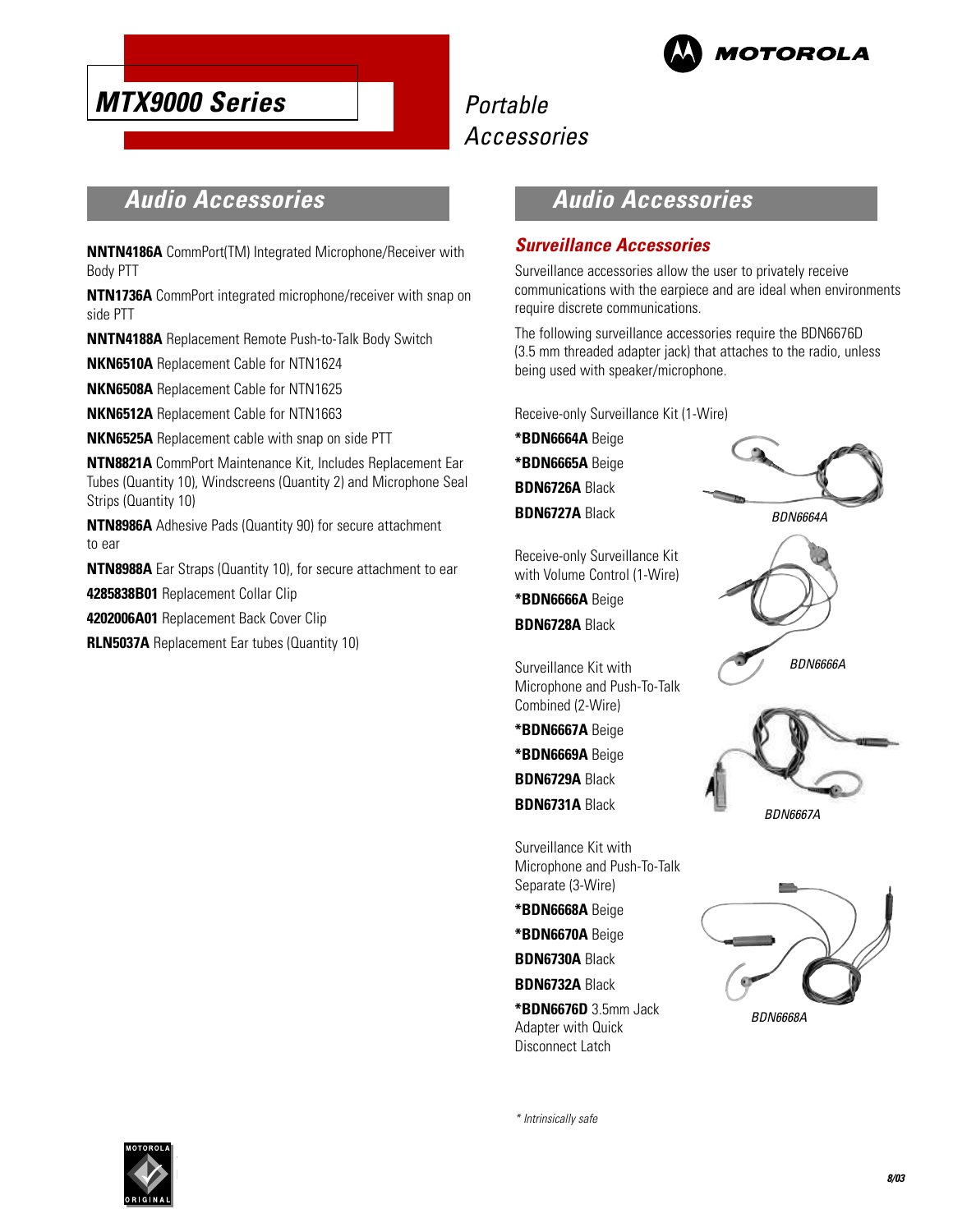



### **Audio Accessories**

### **Surveillance Kit Replacement Accessories**

**5080369E38** Standard Earpiece Assembly, includes earphone, earloop and eartip, beige

**5080370E90** Standard Earpiece Assembly includes earphone, earloop and eartip, black

**5080369E39** Extra Loud Assembly, includes earphone, earloop and eartip, beige



5080369E39

**5080370E91** Extra Loud Earpiece Assembly, includes earphone, earloop and eartip, black

**5080369E40** Plastic Urethane Earloop, beige

**5080370E92** Plastic Urethane Earloop, black **5080371E69** Small Rubber Eartip, beige,

pack of 25

5080370E92

**5080371E71** Small Rubber Eartip, black, pack of 25

**5080371E73** Standard Rubber Eartip, beige, pack of 25

**5080371E75** Standard Rubber Eartip, black, pack of 25

**5880377E06** Plastic Eartip Adapter, pack of 10

### **Surveillance Kits with Extended Wear Earpiece**

These kits include a comfort earpiece with a rubber ear tip and and a clear comfortable acoustic tube. Users can hear transmissions clearly, while the clear tube provides a discreet appearance.

**RLN5311A** Beige Two-Wire Comfort Earpiece with Combined Microphone and Push-to-Talk; requires BDN6676D audio adapter

**RLN5312A** Black Two-Wire Comfort Earpiece with Combined Microphone and Push-to-Talk; requires BDN6676D audio adapter

**RLN5313A** Receive-Only Comfort Earpiece, black

**RLN5314A** Receive-Only Comfort Earpiece, beige

### **Audio Accessories**

### **Completely Discrete Earpiece**

Remain discretely in touch with this miniaturized receiver. All messages received through the user's two-way radio are inductively relayed to the wireless earpiece in the user's ear. Inductive neckloop is easily hidden under the user's clothing for covert operations. Neckloop attaches to the user's Motorola Surveillance Kit providing completely discrete two-way communications. Security operatives, public safety officials, and private investigators can communicate with ease without any visible equipment. Small as it is, it offers a full range of audio functions including automatic squelch, automatic gain control and noise filtering. **Must be used in conjunction with a Motorola Surveillance Kit. Just remove the earpiece on any standard 2- or 3-wire surveillance kit and plug in the neckloop for completely discrete communication.**

**RLN4922A** Completely Discrete Earpiece Kit; includes wireless earpiece, inductive neckloop, 6 spare batteries and 5 spare ear wax guards

**RLN4919A** Ear Wax Guards, 5 per pack **RNN4005A** 1.4V Battery, 6 per pack

RLN4922A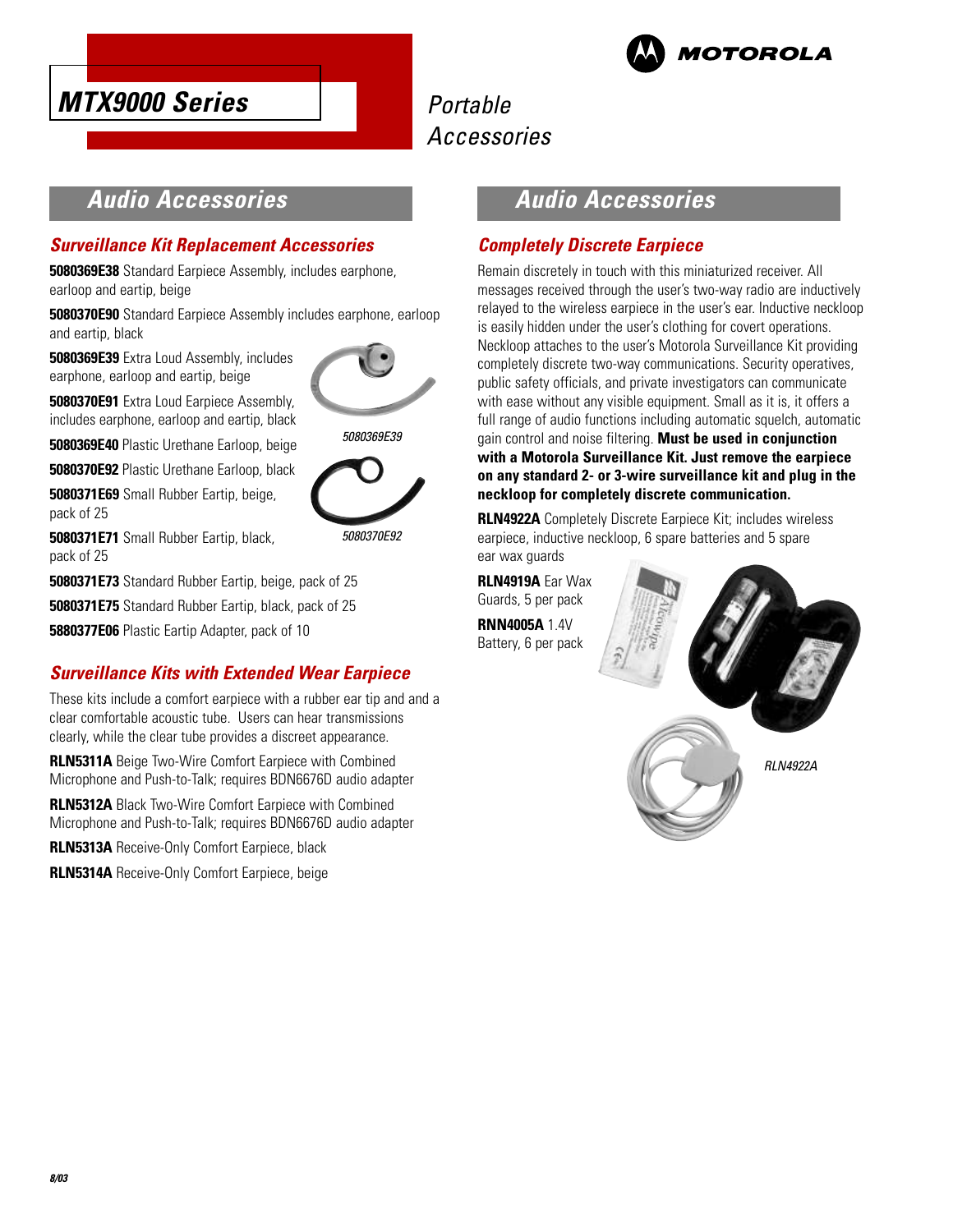

## Portable Accessories

### **Audio Accessories**

#### **Noise Kits**

Lightweight translucent tube attaches to Motorola surveillance accessories. Clothing clip prevents the accessory from being pulled from the ear due to body movement or head rotation.



**NTN8370A** Extreme Noise Kit, includes 2 foam earplugs for loud environments, provides 24dB noise protection

**NTN8371A** Low Noise Kit, includes rubber eartip for low noise environments

**5080384F72** Replacement Foam Plugs; pack of 50 (for use with NTN8370A)

**5080371E73** Replacement Standard Rubber Eartips; pack of 50 (for use with NTN8371A), beige

### **Clear Comfortable Earpiece**

The clear comfortable earpiece forms to the inside of your ear and is perfect for low noise environments. Compatible with the NTN8371A, clear acoustic tube assembly, and most surveillance kits (1-, 2- and 3-wire). This earpiece is made of easy-to-clean chemically inert, hypoallergenic material.There are 3 items needed to make this product work:

- 1. Clear Comfortable Earpiece
- 2. Clear Acoustic Tube Assembly (NTN8371A)
- 3. Surveillance Kits

**RLN4760A** Small Custom Earpiece, right ear **RLN4763A** Small Custom Earpiece, left ear **RLN4761A** Medium Custom Earpiece, right ear **RLN4764A** Medium Custom Earpiece, left ear **RLN4762A** Large Custom Earpiece, right ear **RLN4765A** Large Custom Earpiece, left ear



Acoustic Tube) with Earphone



### **Ear Microphone System (EMS)**

This compact unit picks up the voice through bone vibrations in the ear canal. The miniature earpiece leaves the hands free and face unobscured when worn by rescue and hazard protection personnel, who still retain the ability for direct hearing and speaking. For personnel required to wear breathing apparatus, communications with protective masks are as clear as communications without. And its high speech clarity under noisy environments makes it ideal for high noise environments. Available in PTT or Voice Activated (VOX). Interface Module needs to be ordered separately for EMS to work

**\*BDN6677A** Ear Microphone for Standard Noise Levels (up to 95dB, black)

**\*BDN6678A** Ear Microphone for Standard Noise Levels (up to 95dB, beige)

**\*BDN6641A** Ear Microphone for High Noise Levels (up to 105dB)





**\*BDN6708B** Push-To-Talk Interface Module

**\*BDN6671B** Push-To-Talk or Voice-Activated Interface Module

**Interface Module For EMS**

BDN6708B

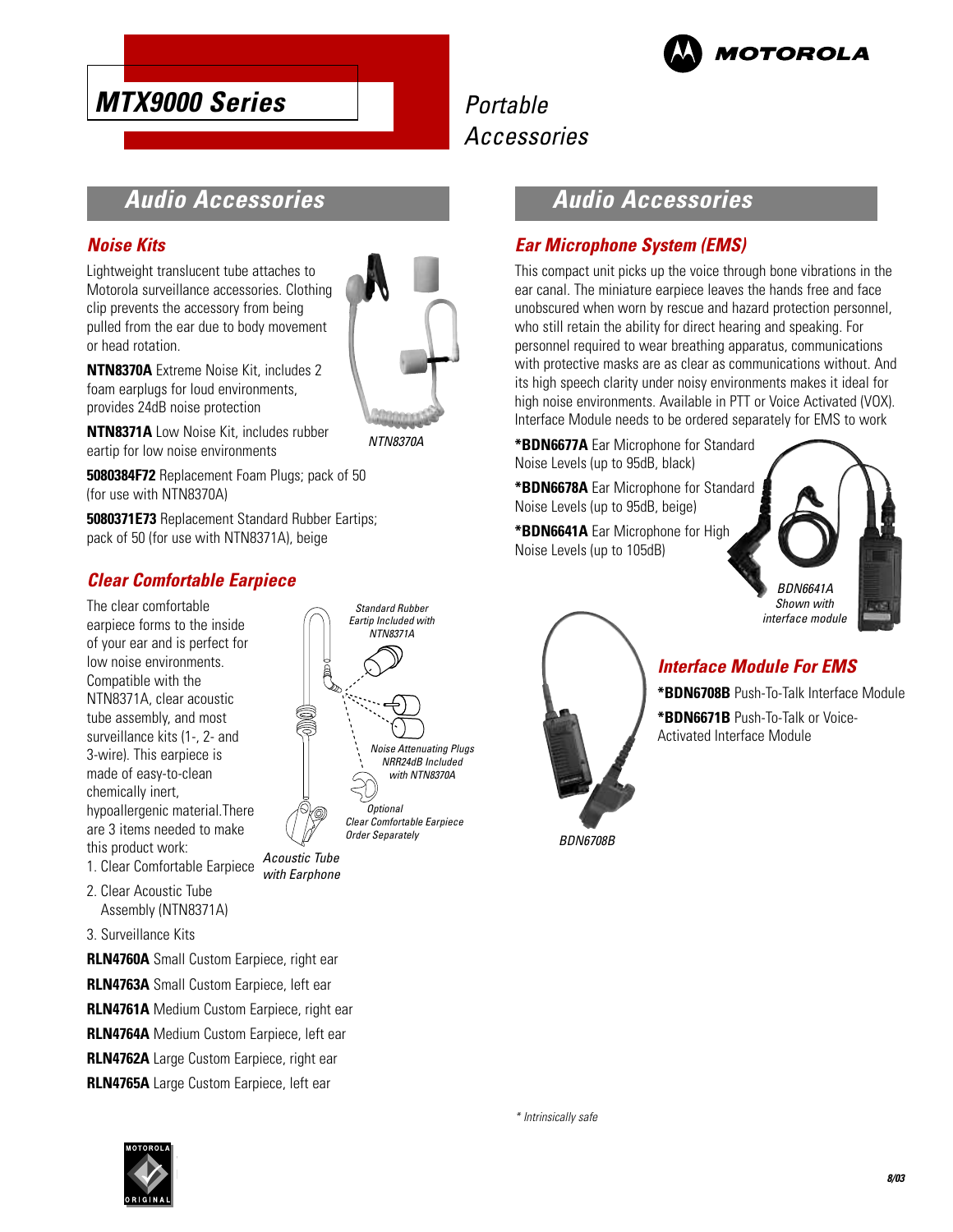



### **Audio Accessories**

### **Optional Accessories For EMS**

**\*0180358B38** Remote Push-To-Talk Ring Switch **0180300E83** Remote Push-To-Talk Body Switch



**0180300E25** Earguard with Adjustable Loop; secures ear mic in ear

0180358B33

**0180358B32** Earholder, black size small; secures ear mic in ear

**0180358B33** Earholder, black, size medium; secures ear mic in ear

**0180358B34** Earholder, black, size large; secures ear mic in ear

**0180358B35** Earholder, clear, size small; secures ear mic in ear

**0180358B36** Earholder, clear, size medium; secures ear mic in ear

**0180358B37** Earholder, clear, size large; secures ear mic in ear

**4280369E44** Replaceable Belt Clip with Screws

**5080358B28** Eartips, black, size medium (10 per pack)

**5080358B29** Eartips, black, size large (10 per pack)

**5080358B30** Eartips, beige, size medium (10 per pack)

**5080358B31** Eartips, beige, size large (10 per pack)

#### **Flexible Ear Receiver**

**BDN6719A** Ear Receiver with 3.5 mm Threaded Plug, requires adapter BDN6676D unless being used with speaker microphone



**7580372E11** Replacement Foam Ear Cushions for BDN6719A

## **Audio Accessories**

### **Pellet Style Earpieces**

**BDN6780A** Single Earbud with Microphone and Push-To-Talk, requires adapter BDN6676D, unless being used with speaker microphone

**BDN6781A** Single Earbud, receive only; requires adapter BDN6676D unless being used with speaker microphone



**5780372E70** Replacement Foam Ear Cushion for Pellet Earpieces

### **Lightweight Headsets**

Lightweight headsets allow for high clarity, hands-free, discrete two-way communication, while adding comfort necessary for extended wear in moderate noise environments. Requires BDN6676D Audio Adapter.

**\*NMN6245A** Single Muff Lightweight Headset with In-line Push-To-Talk Switch (requires BDN6676D adapter)

**\*NMN6246B** Ultralite Headset with Boom Microphone and In-line Push-To-Talk Switch; ear bud style receiver (requires BDN6676B adapter)

**\*NMN1020A** Lightweight Headset with Boom Microphone to be worn on a helmet or safety glasses. Includes NKN6498A adapter cable. Requires BDN6676D adapter. FM approved.

**\*NKN6498A** Headset Adapter Cable for use with NMN1020A

**REX4648A** Replacement Foam Earpad and Windscreen Kit for NMN6245A

**5080574E02** Foam Earpads for use with NMN6245A, 10 per pack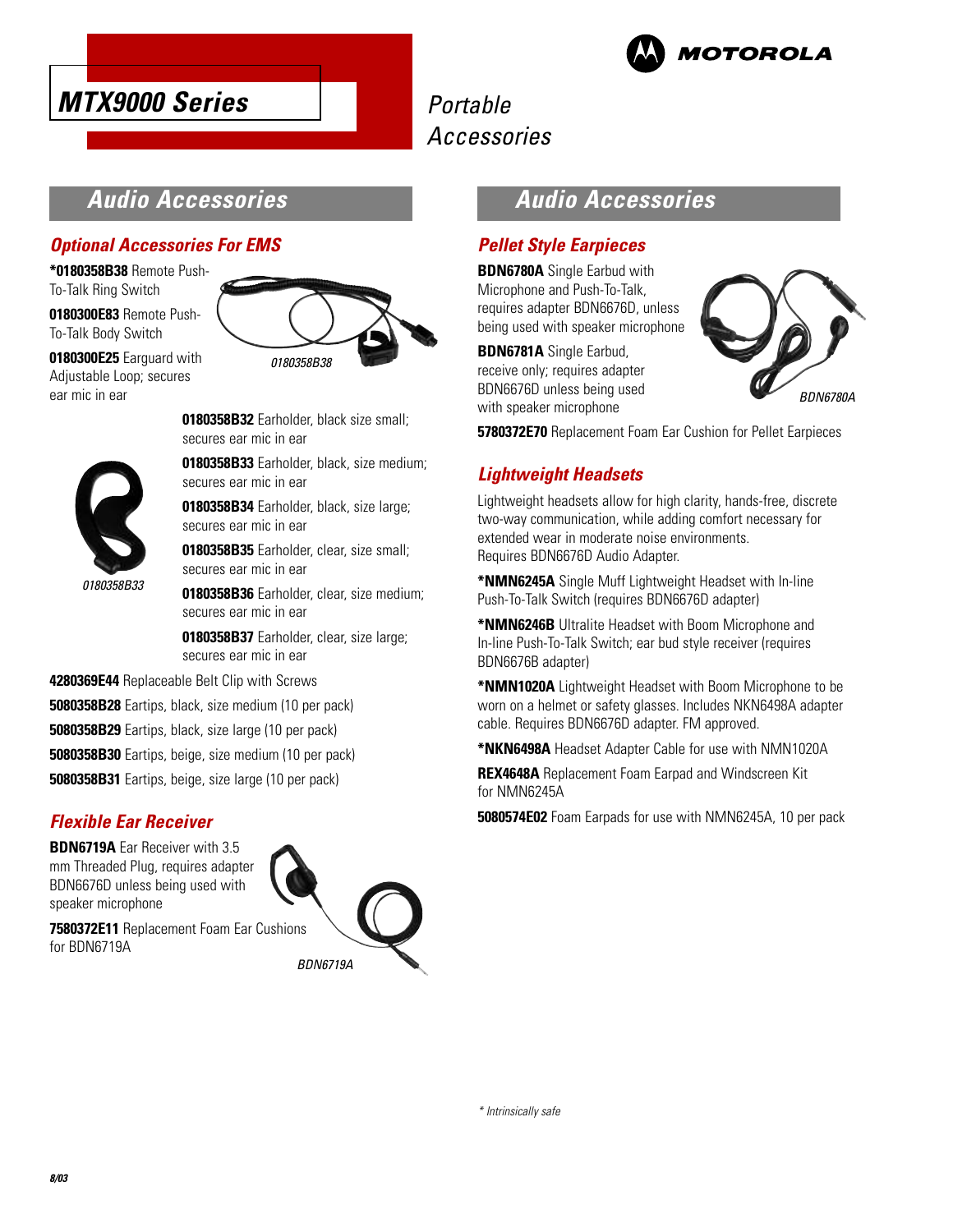

## Portable Accessories

### **Audio Accessories**

### **Temple Transducer**



The Temple Transducer represents a significant achievement in headset design and functionality. It allows the user to receive audio without covering the ear. The receiver portion of the accessory rests on the temples and it is capable of converting the receive audio from a two-way radio into sound vibration. The sound vibration is transmitted through the surrounding human tissue and bone directly into the

inner ear where it is received by the user. It features an in-line PTT and noise canceling boom microphone. The Temple Transducer enhances communications and safety by not impairing the user's hearing of external sound environment, such as from machinery and equipment, warning and fire alarms, the intercom, traffic, and even casual conversations with their co-workers.

**RMN4049A** Temple Transducer

### **Racing Headset**

Motorola is the Official Wireless Equipment supplier of CART® , so whether your customers' playing field is a racetrack, construction site or other challenging environment, they can count on this Racing Headset for superior comfort and dependable operation.

**RMN5015A** Racing Headset (Requires radio adapter cable BDN6673B)



## **Audio Accessories**

### **Medium Weight Headsets**

Medium Weight Headsets offer high-clarity sound with the additional hearing protection necessary for providing consistent, clear two-way radio communications in harsh, noisy situations.

**\*NMN6258A** Medium Weight Headset, over the head with In-Line PTT, Noise Reduction Rating = 24dB

**\*NMN6259A** Medium Weight Headset, behind the head with In-Line PTT, Noise Reduction Rating = 24dB

**7580376E34** Replacement Foam Earseals, 1 pair



**1580376E32** Replacement Cloth Covers for Earseals, 1 pair

**5080548E02** Replacement Windscreen for Boom Microphone

**3280376E35** Replacement O-ring for Windscreen

**4204004K01** Replacement Adjustable Headstrap for NMN6259A

**RMN4051A** Hardhat Mount Headset mounts easily to hardhats with slots and provides 22dB of noise reduction; requires RKN4095A adapter cable, hardhat not included

**RKN4095A** Radio Adapter Cable with In-Line PTT for use with RMN4051A

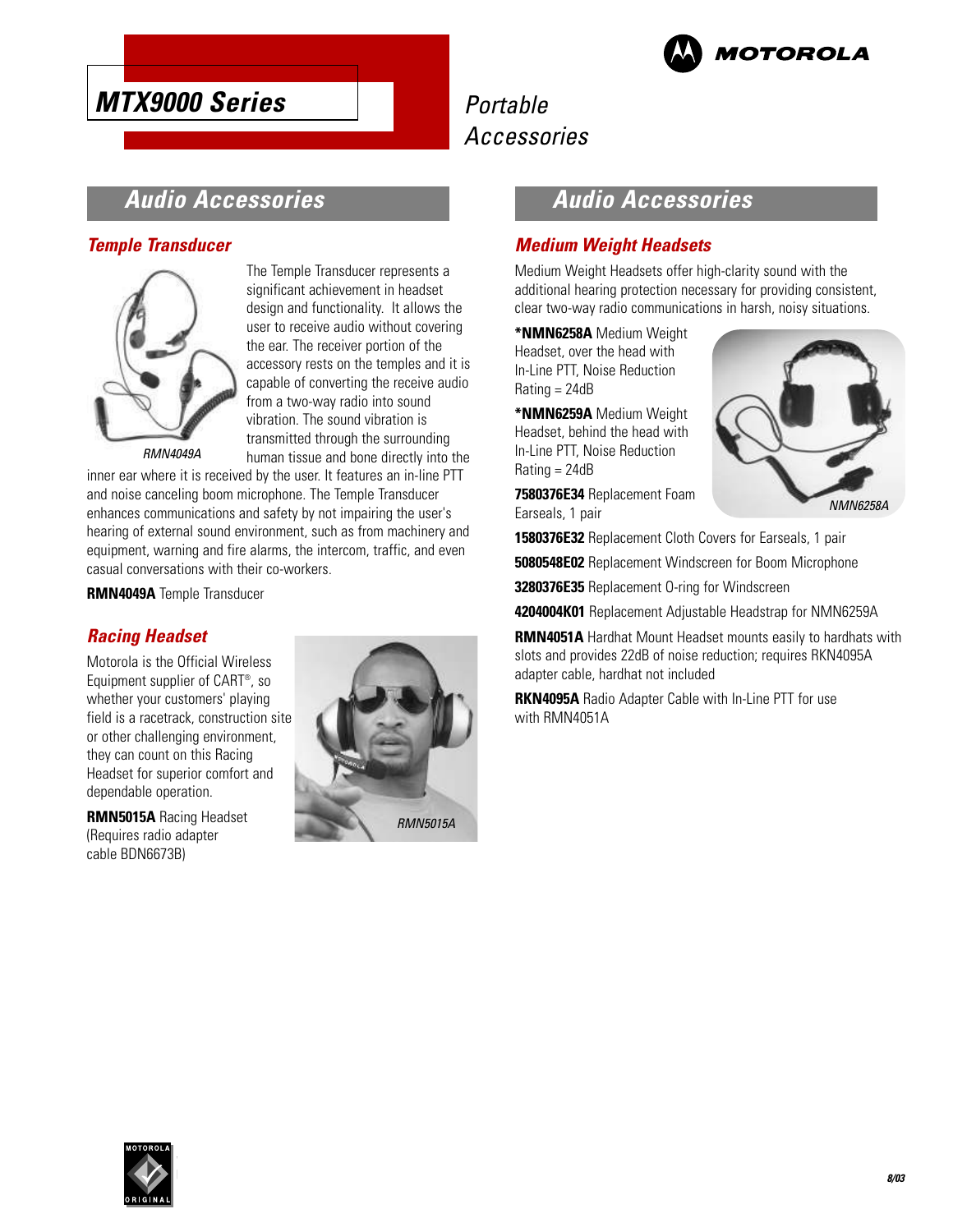



### **Audio Accessories**

### **Tactical Medium Weight Headsets**



Same high-clarity sound and additional hearing protection as our standard medium weight headsets while including two microphones on the outside of each earcup which reproduces the ambient sound back into the headset. Harmful sounds are suppressed to a safe level and low sounds are amplified up to 5 times but never more than 82dB. Includes on/off volume control on ear cups.

RMN4052A

**RMN4052A** Tactical Headband Style Headset, grey; provides 24dB of noise reduction and requires RKN4095A adapter cable

**RMN4053A** Tactical Hardhat Mount Headset mounts easily to hardhats with slots; provides 22dB of noise reduction and requires RKN4095A adapter cable, hardhat not included

**RKN4095A** Radio Adapter Cable with In-Line PTT for use with RMN4051A and RMN4053A

**RLN4923A** Two Replacement Snap-in Earseals; Recommended replacement interval is once every six months to ensure constant level of attenuation hygiene and comfort for RMN4051A, RMN4052A, and RMN4053A.

### **Audio Accessories**

### **Heavyduty Headsets**

Heavyduty headsets include noise-cancelling boom microphones and can be worn with or without a hardhat. Headsets are for use in noise levels up to 125 dB. The Push-To-Talk switch is located on the earcup. The VOX module is contained within the headset on voice activated units. Heavyduty headsets require radio adapter cable BDN6673B, to be ordered separately.



**\*BDN6645A** Push-To-Talk Headset with Boom Microphone; requires adapter cable BDN6673B; noise reduction rating = 24dB

BDN6645A

**\*BDN6635B** Voice-activated Headset with Boom Microphone; requires adapter cable BDN6673B; noise reduction rating = 24dB



BDN6635B



BDN6636B

**\*BDN6636B** Voice-activated Headset with Throat Microphone; requires adapter cable BDN6673B; noise reduction rating = 24dB

**\*BDN6673B** Radio Adapter Cable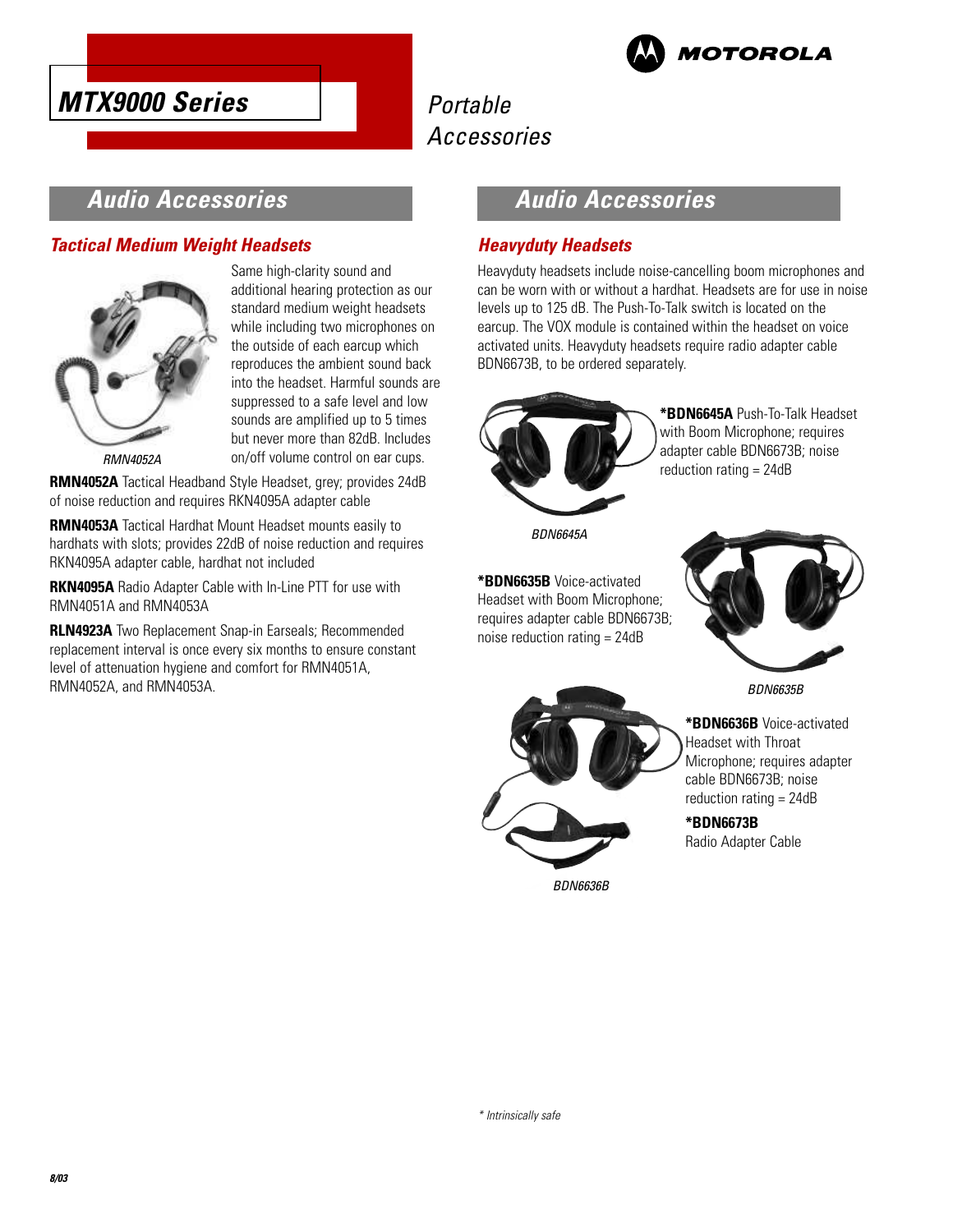

Antennas, **Miscellaneous** Accessories



### **Portable Antennas**

#### **Flexible Whip Antennas**

Antenna has a one-piece finish and steel core for optimal strength and better radiation characteristics.

Provides more comfort when radio is worn on the belt.

**8505241U05** Flexible Whip, 403-520MHz, 6˝

**8505241U03** Flexible Whip, 806-870MHz, 7˝

**8505241U04** Flexible Whip, 896-941MHz, 7˝

### **Helical Antennas**

Helical are sturdy and dependable for years of failsafe communication. Each antenna is designed and built to quality standards. The skirt at the base of the connector helps to seal out damaging elements. Connector is made of plated brass material for long life.

**8505644V01** Helical, 136-151MHz, 6˝

**8505644V02** Helical, 151-162MHz, 6˝

**8505644V03** Helical, 162-174MHz, 6˝

**8505644V04** Helical, 403-435MHz, 3˝

**8505644V05** Helical, 435-470MHz, 3˝

**8505644V06** Helical, 470-520MHz, 3˝





### **Portable Antennas**

#### **Dipole Antennas**

Dipole molded antennas are injection molded in lasting polyurethane. The wide skirt at the bottom of the connector protects against damaging environmental elements. The dipole antenna is ideal when strong and solid signal clarity is demanded.

#### **NAF4000B**

Dipole, 806-869MHz, 8˝

**8505884R02** Dipole, 896-941MHz, 8˝



#### **Wideband Antenna**

Wideband antenna is ideal when radio is used in different frequencies since one antenna will cover all ranges.

**8505518V01** Wideband, 136-174MHz, 6˝

#### **Stubby Antenna**

This quarterwave stubby antenna is ideal when radio is worn on the belt because the short antenna is non-obtrusive. This is a broadband antenna that can be used for both 800MHz and 900MHz applications.

8505241U06

#### **\*8505241U06**

Stubby, 806-941MHz, 4˝



#### **Replacement Kit**

**REX4398A** 2/8/16 Channel Cosmetic Replacement Kit

### **Public Safety Tilt Switch**

An external emergency switch that is activated when the unit is tilted at a greater than 60 degree angle. Delay times are factory programmed for 8 seconds and are not field programmable. The emergency feature must be programmed into the radio to enable the tilt switch option. FM approved. Not compatible with the JT1000.

**NTN7660A** Public Safety Tilt Switch

\*8505241U06 is a broadband antenna that operates in the 800/900 MHz band

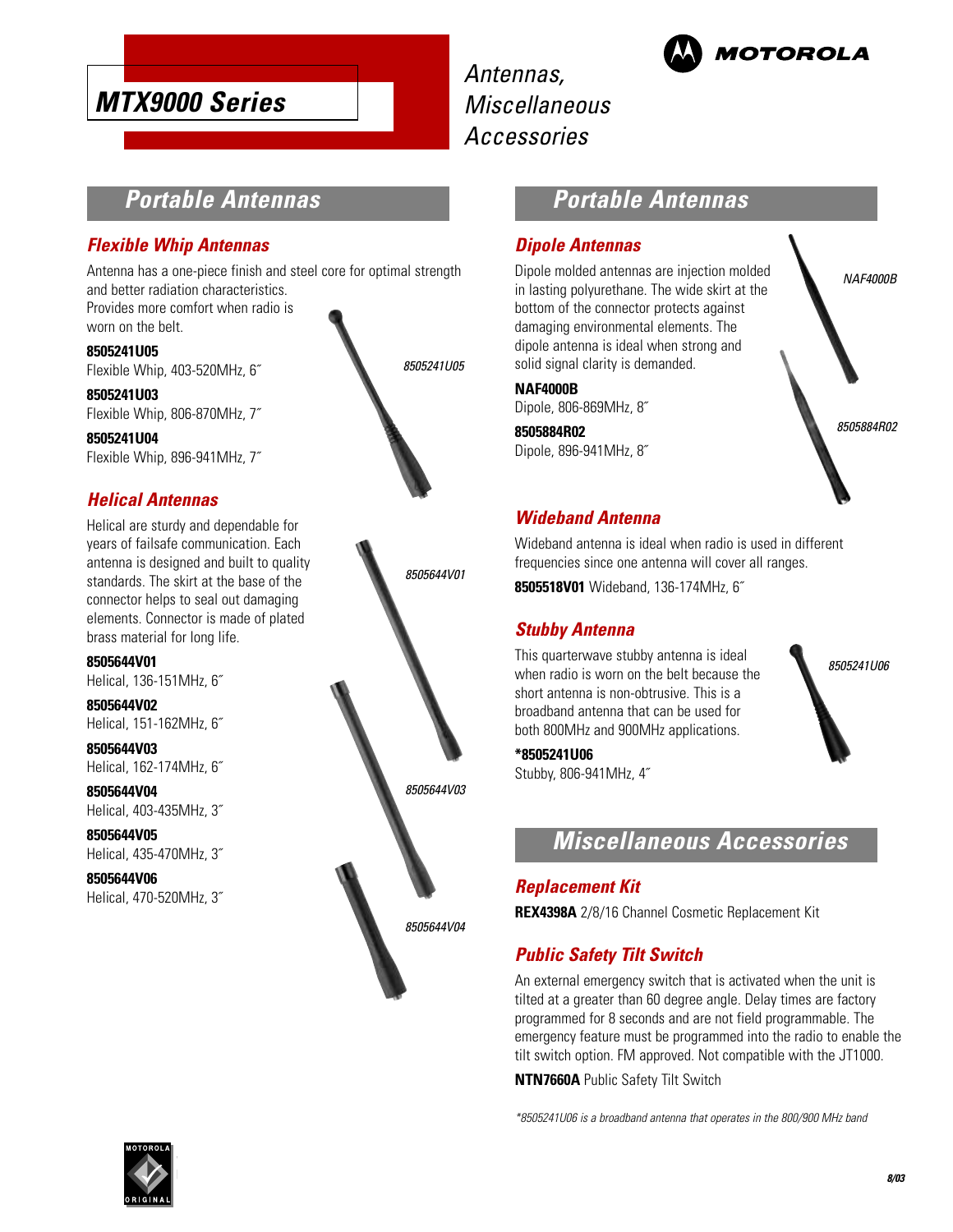



## **Batteries**

### **Portable Batteries**

#### **Nickel-Cadmium Premium**

Part Number: **NTN7143CR** Volts: 7.5 Avg. mAh: 1200 Height: 6˝ Intrinsically Safe: No

Part Number: **NTN7144CR** Volts: 7.5 Avg. mAh: 1500 Height: 6˝ Intrinsically Safe: No

Part Number: **NTN7146AR** Volts: 7.5 Avg. mAh: 1200 Height: 6˝ Intrinsically Safe: Yes

Part Number: **NTN7147AR** Volts: 7.5 Avg. mAh: 1300 Height: 6˝ Intrinsically Safe: Yes

Part Number: **NTN7149BR** Volts: 7.5 Avg. mAh: 1300 Height: 6˝ Intrinsically Safe: Yes CSA: Yes

Part Number: **NTN7150AR** Volts: 7.5 Avg. mAh: 1200 Height: 6˝ Intrinsically Safe: Yes MSHA: Yes



NTN7143CR

NTN7147AR

### **Portable Batteries**

Part Number: **NTN7341AR** Volts: 7.5 Avg. mAh: 1400 Height: 6˝ Intrinsically Safe: Yes

| Part Number: NTN7372AR  |
|-------------------------|
| Volts: 7.5              |
| Avg. mAh: 1200          |
| Height: 6"              |
| Intrinsically Safe: Yes |
|                         |



NTN7372AR

### **Nickel Metal Hydride Premium**

Part Number: **WPNN4013A** Volts: 7.5

Avg. mAh: 2000 Height: 6˝ Intrinsically Safe: No

#### Part Number: **WPNN4037A**

Volts: 7.5 Avg. mAh: 1900 Height: 6˝ Intrinsically Safe: Yes

#### **Nickel-Cadmium impres™**

| Part Number: HNN9028AR |  |
|------------------------|--|
| Volts: $75$            |  |
| Avg. mAh: 1500         |  |
| Height: 6"             |  |
| Intrinsically Safe: No |  |
|                        |  |

Part Number: **HNN9029AR**

Volts: 7.5 Avg. mAh: 1500 Height: 6˝ Intrinsically Safe: Yes



WPNN4013A